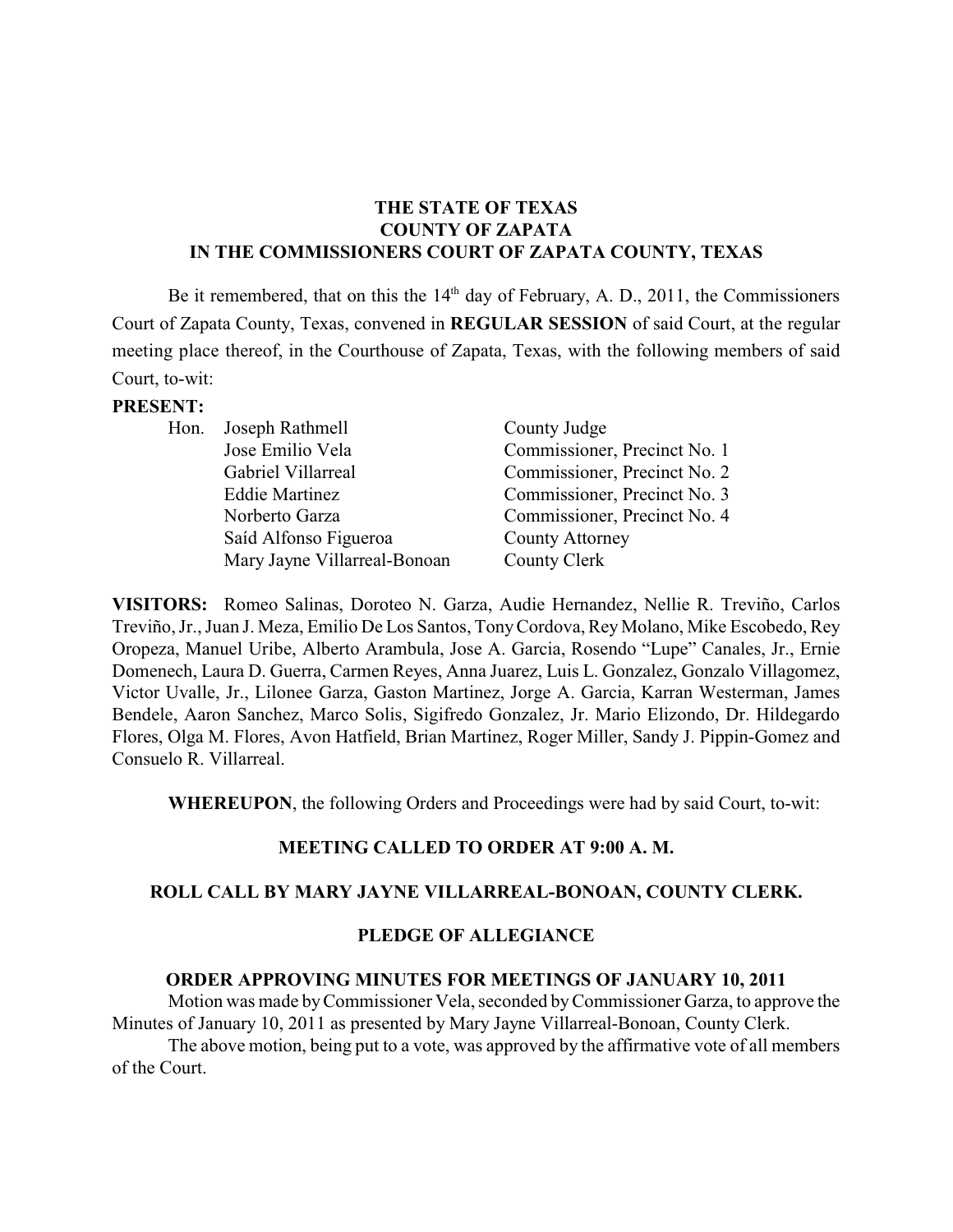### **ZAPATA COUNTY MEDICAL CENTER'S MONTHLY REPORT**

Dr. Edmundo Garcia, Zapata County Medical Group, presented Commissioners' Court his monthly report. The numbers are still constant and private insurance continues to provide coverage to see more patients. (Financial Report attached for the record.)

### **COMMUNICATIONS**

Said A. Figueroa, County Attorney, advised the court that item number 21 should be addressed in executive session.

Karran Westerman advised the Court that the Rio Grande Water Commission will meet in again in May.

# **DEPARTMENTAL REPORTS**

Luis Lauro Gonzalez, Zapata County Tax Assessor/Collector, reported that the tax office collected \$1,939,228.69 in tax collections and \$12,657.79 in Hotel Motel Tax fees for January 2011.

Caleb Eaton, ZapataCounty Extension Agent, was not present, however Audelia Hernandez presented Commissioners' Court with the monthlywritten report for January 2011. (Report attached for the record.)

# **ORDER APPROVING INVOICES**

Motion was made by Commissioner Villarreal, seconded by Commissioner Garza, to approve invoices as presented by Doroteo N. Garza, County Auditor.

The above motion, being put to a vote, was approved by the affirmative vote of all members of the Court.

# **ORDER APPROVING TREASURER'S REPORT**

Motion was made byCommissioner Vela, seconded byCommissioner Martinez, to approve Treasurer's Report as presented by Romeo Salinas, County Treasurer. (Report attached for the record.)

The above motion, being put to a vote, was approved by the affirmative vote of all members of the Court.

# **ORDER APPROVING RESOLUTION TO PROCLAIM APRIL 9, 2011 AS WELCOME HOME SOUTH TEXAS VIETNAM VETERANS DAY TO PROPERLY WELCOME HOME AND SALUTE OUR VIETNAM VETERANS FROM SOUTH TEXAS**

Motion was made byCommissioner Vela, seconded byCommissioner Villarreal, to approve a Resolution to proclaim April 9, 2011 as Welcome Home South Texas Vietnam Veterans Day to properly welcome home and salute our Vietnam Veterans from South Texas, as well as commit our support to assist with the success of the LZ:RGV Event as requested by Manuel Uribe, Veteran Service Officer.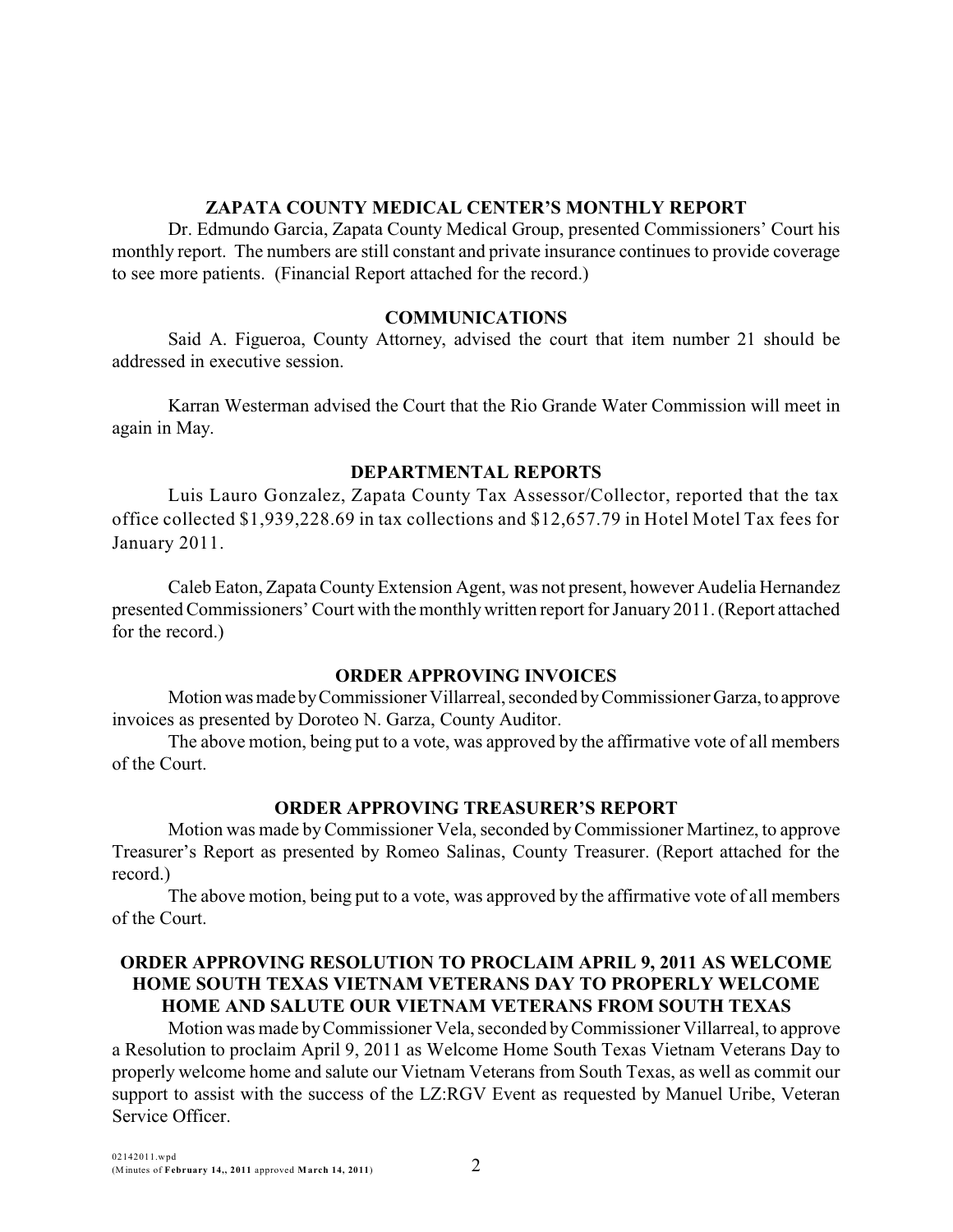### **REPORT ON JUSTICE OF THE PEACE FEES AND FINES WORKSHOP**

Gustavo Villagomez of Linebarger, Goggan, Blair, and Sampson, L.L.P., reported on the Justice of the Peace fees and fines workshop that was held on February 1, 2011. They met with all secretaries and went through procedures on how data is processed to collections office. They will return in six month with an update.

Mr. Villagomez also reported that \$128,823 was collected for the 11 properties that were sold at public auction on February 1.

### **UPDATE ON PURCHASE OF GATEWAY CLINIC**

Commissioner Martinez reported that he has spoken to Israel Hinojosa and they are fine with the offer of \$65,000 to purchase the Gateway Clinic. They are having problems with the first appraiser and another appraiser has been hired.

### **PRESENTATION ON WORKERS' COMPENSATION SAVINGS**

Victor Uvalle of Texas Association of Counties gave a presentation on Workers' Compensation savings. A estimated total of \$44,000 have been saved by Zapata County. (Report attached for the record.)

## **MONTHLY BUSINESS REPORT OF ZAPATA COUNTY ECONOMIC DEVELOPMENT CORPORATION AND STATUS REPORT ON MEMORANDUM OF UNDERSTANDING BETWEEN ZAPATA COUNTY ECONOMIC DEVELOPMENT CORPORATION AND ZAPATA COUNTY**

Peggy Umphres Moffett, ZEDC, reported that she requested the EDC grant reimbursement in the amount of \$685,702 on January 27. The certificate of completion for building B is pending.

Ms. Umphres-Moffett continues to generate business leads, however, the problem is finding land for new industry and businesses.

Commissioner Vela suggested that Commissioners' Court appoint a new board since current board members are not local. He also stated that negotiation of MOU has not been approved by Commissioners' Court.

Ms. Umphres-Moffett will consult with county attorney to comply with requirements of bylaws.

### **COLLEGE TRANSPORTATION/TxDOT YEARLY REPORT BY LAURA GUERRA**

Laura Guerra, Transportation Director, presented Commissioners' Court with the College Transportation/TxDot yearly report. She stated that the transportation program has been a tremendous success. There are 37 students in the program. The two busses transport 14 passengers each. This semester's schedule is very flexible and allows all 37 participants to be transported. (Report is attached for the record.)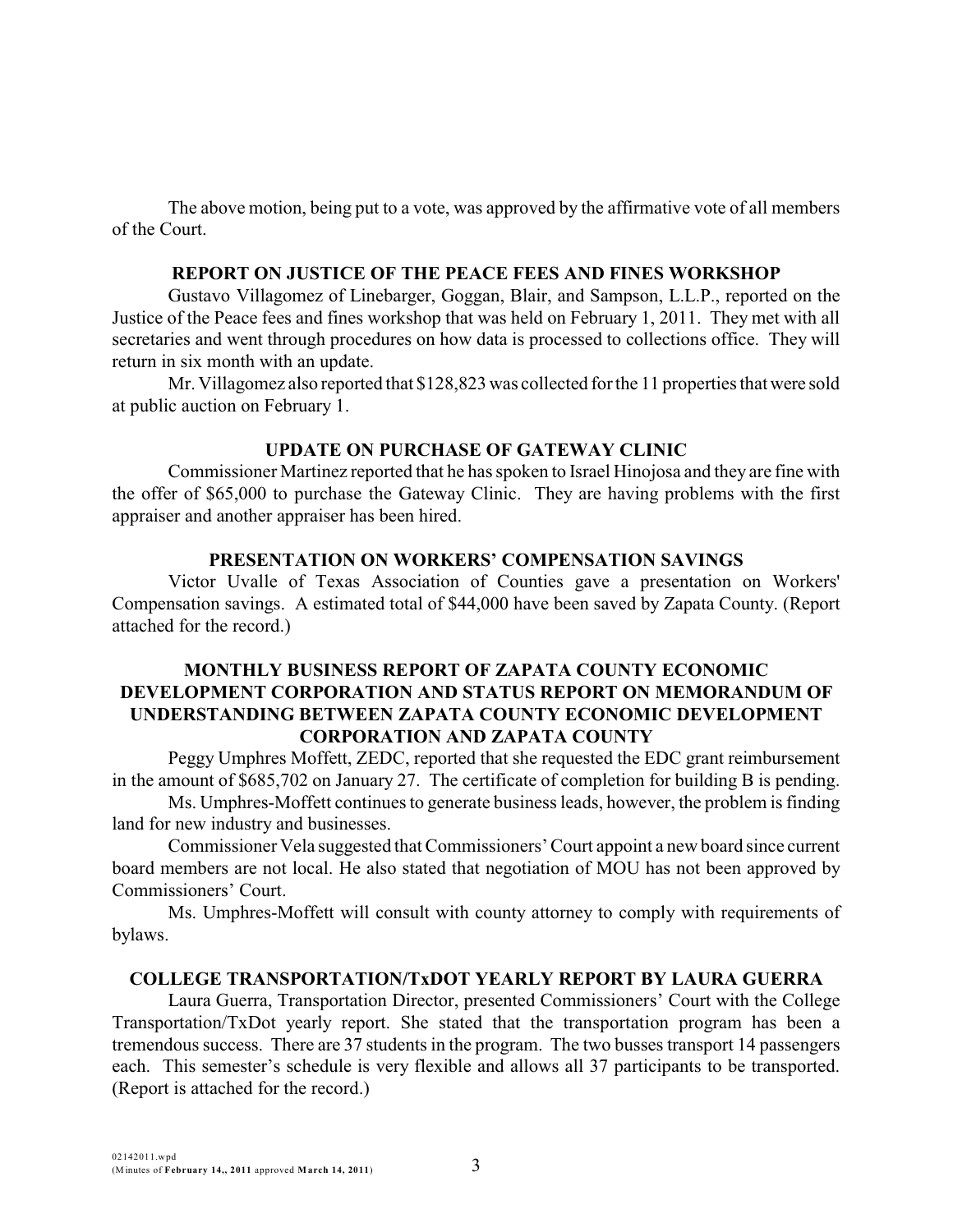## **PRESENTATION BY MR. CARLOS VILLARREAL REGARDING PREVIOUS AGREEMENT WITH ZAPATA COUNTY AND UPDATE ON PROPOSED INTERNATIONAL PORT OF ENTRY VENTURE**

Mr. Villarreal is not present at this time to give presentation.

#### **END OF YEAR REPORT FOR ZAPATA COUNTY HISTORICAL COMMISSION**

Leticia L. Salinas, Zapata County Historical Commission President, was not present to give report, however, a written report was submitted. The Historical Commission Account has a balance of \$14,503.52 available. (Report attached for the record)

# **ORDER AUTHORIZING JOSE F. MENDOZA, MAINTENANCE DEPARTMENT SUPERVISOR, TO ASSIGN HEAVY EQUIPMENT CREW TO ASSIST WITH BRUSH FIRE EMERGENCIES**

Motion was made by Commissioner Vela, seconded by Commissioner Garza, to authorize Jose F. Mendoza, Zapata Maintenance Department Supervisor, to assign heavy equipment crew to assist with brush fire emergencies and allow employees to be compensated with time and a half for their supplemental duties as requested by Hon. Joseph Rathmell, County Judge. County Attorney Figueroa recommended that said crew attend hazardous training class.

The above motion, being put to a vote, was approved by the affirmative vote of all members of the Court.

## **ORDER APPROVING USE OF ZAPATA COUNTY COURTHOUSE ROTUNDA FOR ZAPATA COUNTY FAIR MEDIA RECEPTION**

Motion was made byCommissioner Garza, seconded byCommissionerMartinez, to approve the use of the Zapata County Courthouse Rotunda for the Zapata County Fair Media Reception to take place on February 16, 2011as requested by Hon. Joseph Rathmell, County Judge.

The above motion, being put to a vote, was approved by the affirmative vote of all members of the Court.

## **ORDER CREATING A BEAUTIFICATION COMMITTEE TO PLAN, ORGANIZE AND OVERSEE COMMUNITY ENHANCEMENT PROJECTS**

Motion was made byCommissionerGarza,seconded byCommissioner Martinez, to approve creation of a beautification committee to plan, organize, and oversee community enhancement projects, terms to expire after one year with the possibility of reappointment as requested by Hon. Joseph Rathmell, County Judge.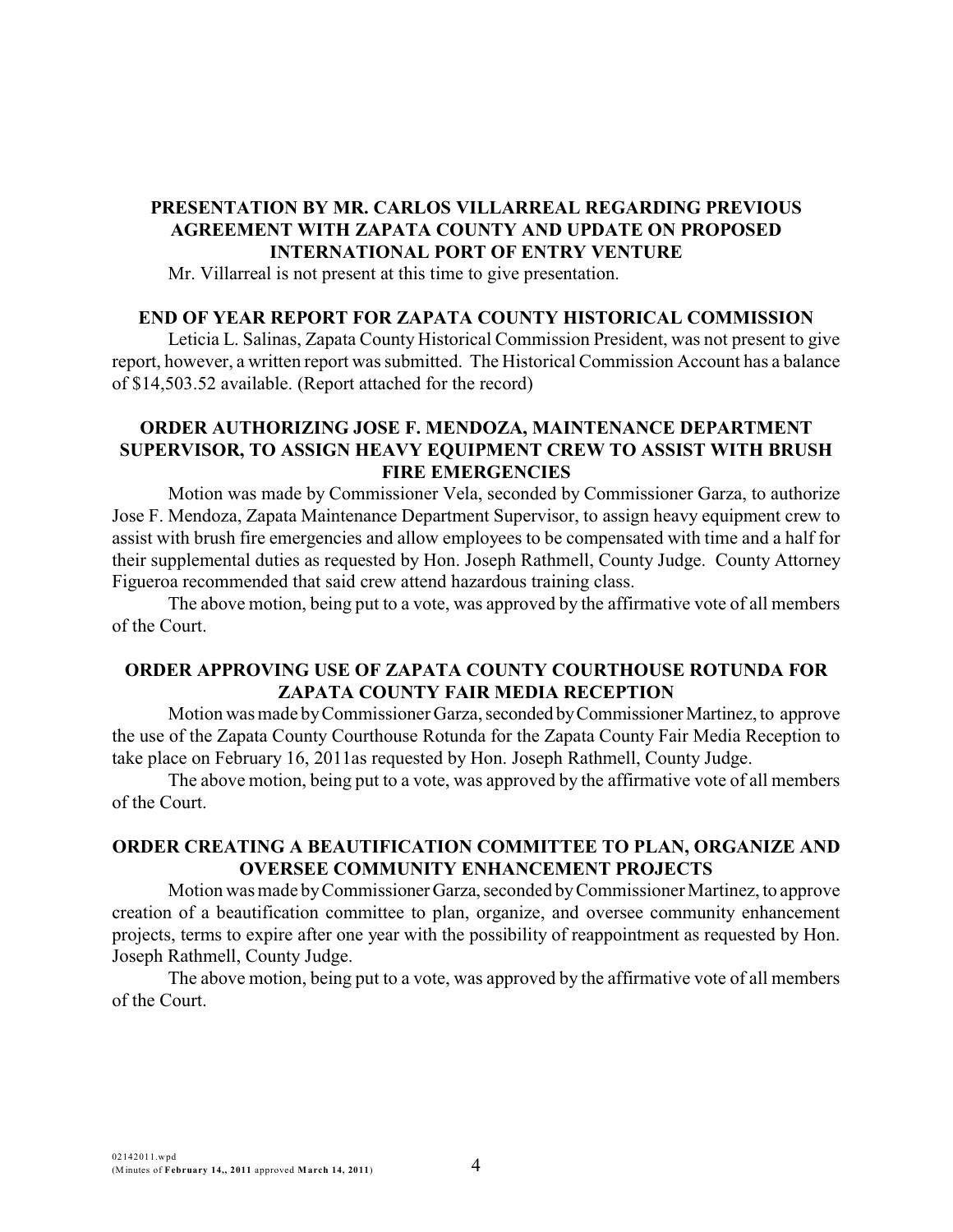## **ORDER APPROVING CONTRACT OF ENGAGEMENT FOR PROFESSIONAL SERVICES WITH HECTOR URIBE, P.C.**

Motion was made byCommissioner Garza, seconded byCommissioner Martinez, to approve a contract of engagement for professional services with Hector Uribe, P.C. as requested by Hon. Joseph Rathmell, County Judge.

The above motion, being put to a vote, was approved by the affirmative vote of all members of the Court.

# **ORDER APPROVING RESTRICTION OF COMPUTER EXPENSES UNDER NON-DEPARTMENT FUND, LINE ITEM NUMBERS 10-409-335 AND 10-409-759**

Motion was made byCommissioner Villarreal, seconded byCommissioner Vela, to approve restriction of computer expenses under Non-Dept. Fund, line items 10-409-335 and 10-409-759, requiring prior approval from Commissioners' Court as requested by Hon. Jose Emilio Vela, Commissioner Pct. 1. Sheriff Sigifredo Gonzalez, advised the court that there is a contract with M1 for \$2,500 per month to service any county office or public official.

The above motion, being put to a vote, was approved by the affirmative vote of all members of the Court.

# **ORDER APPROVING MEMORANDUM OF UNDERSTANDING BETWEEN ZAPATA COUNTY AND A LOCAL LAND OWNER ALLOWING PARTIAL TRACT OF LAND TO BE USED AS RECREATIONAL LITTLE LEAGUE BASEBALL FIELD**

Motion was made byCommissioner Vela, seconded byCommissioner Villarreal, to approve Memorandum of Understanding between Zapata County and a local landowner allowing a 1.37 acre tract of land to be used for a ten year term, as a recreational little league baseball field for the surrounding area school children as requested by Hon. Jose Emilio Vela, Commissioner Pct. 1.

The above motion, being put to a vote, was approved by the affirmative vote of all members of the Court.

## **ORDER APPROVING PROPOSAL BY BOARD OF DIRECTORS OF ZAPATA COUNTY MUSEUM OF HISTORY AND APPROVE RECOMMENDED LIST OF VOLUNTEERS TO RUN COUNTY MUSEUM**

Motion was made byCommissioner Vela, seconded byCommissioner Villarreal, to approve proposal by the Board of Directors of the Zapata County Museum of History and approve a recommended list of volunteers to run the County Museum as requested by Hon. Jose Emilio Vela, Commissioner Pct. 1.

Update: Exhibits will be completed by end of March and grand opening will be in May. Parking lot is being paved; front doors have been ordered and will be replaced.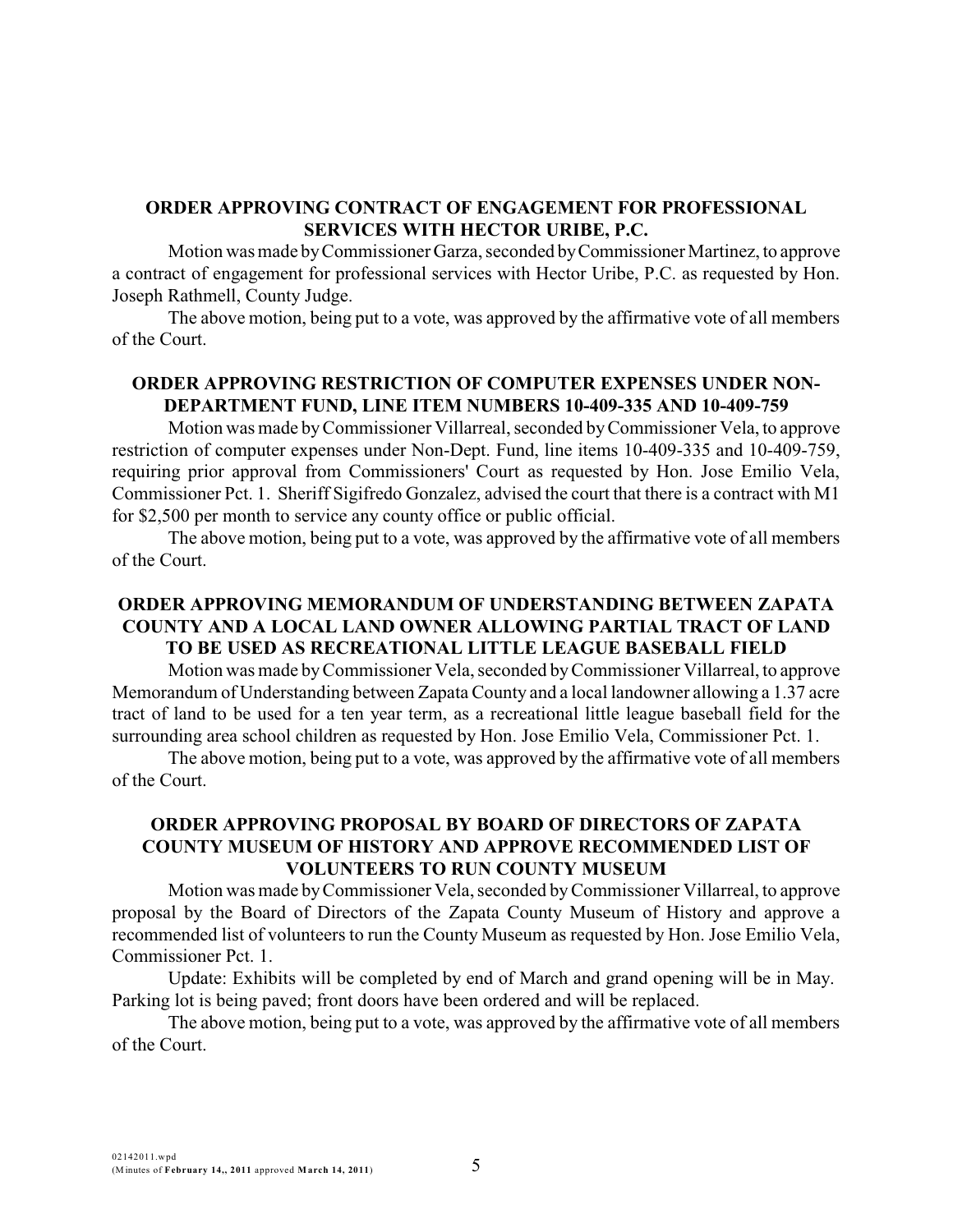## **ORDER APPROVING REMODELING OF OLD BUILDING BEHIND COUNTY MUSEUM PROPOSED FOR ADDITIONAL NEEDED SPACE**

Motionwasmade byCommissionerVillarreal, seconded byCommissioner Garza, to approve remodeling of old buildings behind County Museum proposed for additional needed space at an approximate cost of \$15,000 to refurbish both building to be paid from San Ygnacio drainage project as requested by Hon. Jose Emilio Vela, Commissioner Pct. 11.

The above motion, being put to a vote, was approved by the affirmative vote of all members of the Court.

## **ORDER APPROVING AMENDMENT TO MEMORANDUM OF UNDERSTANDING BETWEEN ZAPATA COUNTY AND A LOCAL LAND OWNER ALLOWING PARTIAL TRACT OF LAND TO BE USED AS RECREATIONAL LITTLE LEAGUE BASEBALL FIELD** *TO INCLUDE TAX ABATEMENT FOR SAID 1.37 AC. TRACT ONLY*

Motion was made by Commissioner Vela, seconded by Commissioner Garza, to approve amendment to Memorandum of Understanding between Zapata County and a local landowner allowing a 1.37 acre tract of land to be used for a ten yearterm, as a recreational little league baseball field for the surrounding area school children *(Memorandum of Understanding is to include a tax abatement for the 1.37 ac. tract only*) as requested by Hon. Jose Emilio Vela, Commissioner Pct. 1.

The above motion, being put to a vote, was approved by the affirmative vote of all members of the Court.

## **ORDER DENYING REQUEST BY HON. JOSE E. VELA, COMMISSIONER PCT.1 TO APPROVE INSTALLATION OF BARBED WIRE FENCE ALONG A PARTIAL TRACT OF LAND OF ALEJANDREÑAS COUNTY ROAD**

Motion was made by Commissioner Garza, seconded by Commissioner Villarreal, to deny request by Hon. Jose Emilio Vela, Commissioner Pct. 1 for approval of installation of barbed wire fence along a partial tract of the Alejandreñas CountyRoad to prevent livestock crossings and avoid traffic accidents at an approximate cost of \$6,500.00 to be paid from the Pct. 1 road and bridge fund, line item # 15-011-554.

The above motion, being put to a vote, was approved by the affirmative vote of all members of the Court.

## **ORDER APPROVING PURCHASE OF A JOHN DEERE LOADER TRACTOR FOR PRECINCT 4**

Motion was made by Commissioner Martinez, seconded by Commissioner Villarreal, to approve the purchase a John Deere Loader Tractor for Precinct 4, to be paid from 09-010-691 at an estimated price of \$37,000.00 as requested by Hon. Norberto Garza, Commissioner Pct. 4.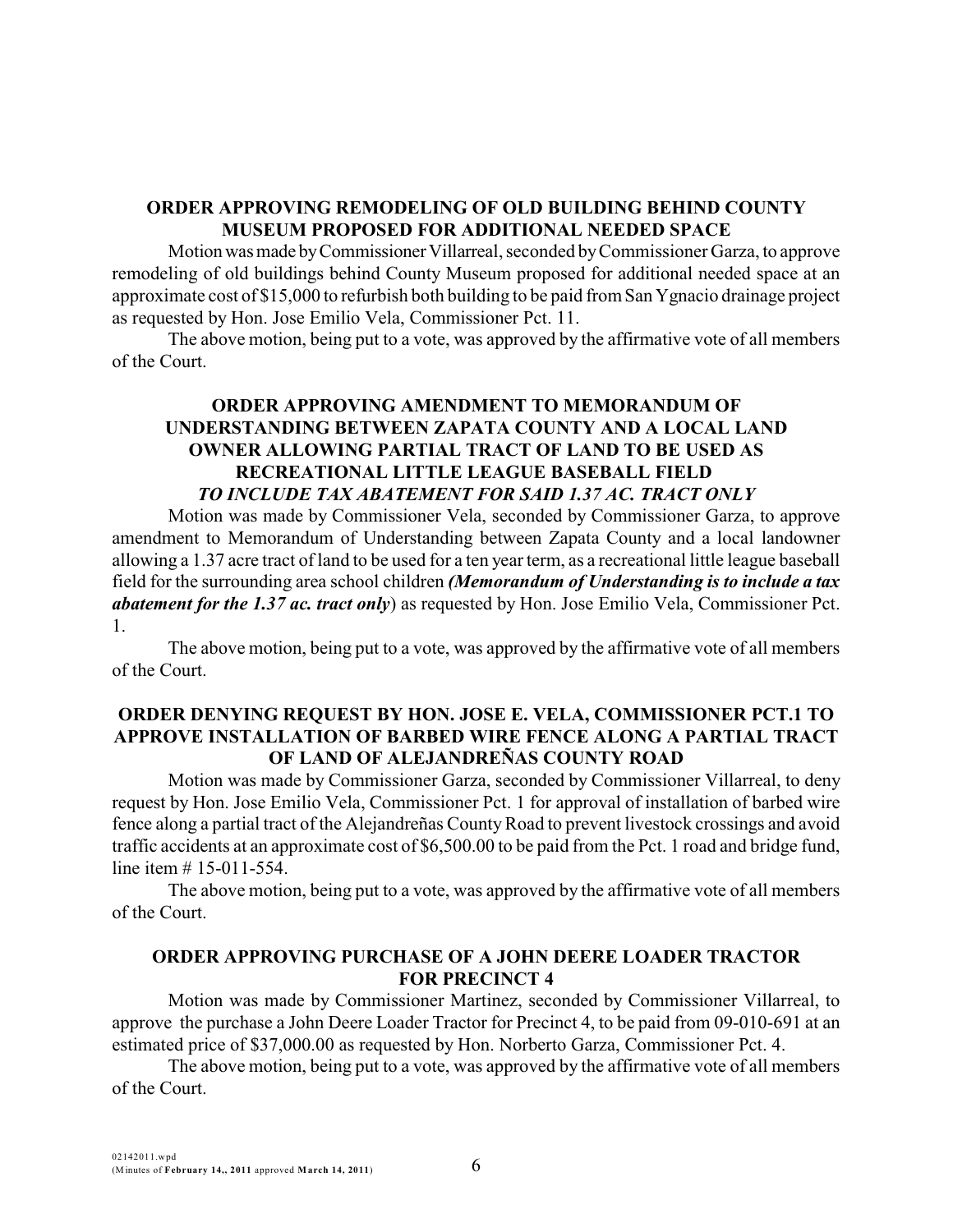# **ORDER APPROVING PURCHASE OF AN F-150 TRUCK FOR PRECINCT 4**

Motion was made by Commissioner Villarreal, seconded by Commissioner Garza, to approve the purchase of an F-150 truck for Precinct 4, to be paid from 09-010-554, at an estimated cost of \$23,632.75 as requested by: Hon. Norberto Garza, Commissioner Pct. 4.

The above motion, being put to a vote, was approved by the affirmative vote of all members of the Court.

# **PRESENTATION BY MR. CARLOS VILLARREAL REGARDING PREVIOUS AGREEMENT WITH ZAPATA COUNTY AND UPDATE ON PROPOSED INTERNATIONAL PORT OF ENTRY VENTURE**

Mr. Carlos Villarreal reported that studies had been done, previouslyat no cost to the County. They have met with Mexico and are in the process of getting the presidential permit to pursue this venture. However, an extension is needed on a previously approved resolution. There are interested investors who have the means to construct the international port of entry. The site would be 6-7 miles North of Zapata on private property. This venture would be at no cost to the county.

# **ORDER TO TABLE REQUEST BY MR. DAVID M. AUSTIN, AUSTIN COPELIN & REYES, LLC, FOR APPROVAL OF PROPOSAL FROM RABBA-KISTNER CONSULTANTS, INC. TO PREPARE PRELIMINARY STUDY FOR PROPOSED INTERNATIONAL PORT OF ENTRY**

Motion was made by Commissioner Martinez, seconded by Commissioner Garza, to table request by Mr. David M. Austin, Austin Copelin & Reyes, LLC, for approval of the proposal from Rabba-Kistner Consultants, Inc. to prepare a preliminary study for a proposed International Port of Entry.

The above motion, being put to a vote, was approved by the affirmative vote of all members of the Court.

# **ORDER APPROVING ZAPATA COUNTY SHERIFF'S OFFICE POLICY ON OVERTIME AND "OTHER COMPENSATORY TIME" OFF FOR ELIGIBLE EMPLOYEES UNDER FEDERAL LABOR STANDARD ACT OF 1938**

Motionwas made byCommissioner Martinez, seconded byCommissioner Garza, to approve the ZapataCountySheriff's Office policyon overtime and "other compensatorytime" off for eligible employees under the Federal Fair Labor Standard Act of 1938 as requested by Sigifredo Gonzalez, Zapata County Sheriff.

The above motion, being put to a vote, was approved by the affirmative vote of all members of the Court.

# **ORDER ALLOWING ZAPATA COUNTY SHERIFF'S OFFICE TO LEND USDA-TICK INSPECTORS 25 SURPLUS PORTABLE RADIOS**

Motion was made by Commissioner Vela, seconded by Commissioner Garza, to allow the Zapata County Sheriff's Office to give the USDA-Tick Inspectors 25 surplus portable radios as requested by Mario Elizondo, Zapata County Sheriff's Office.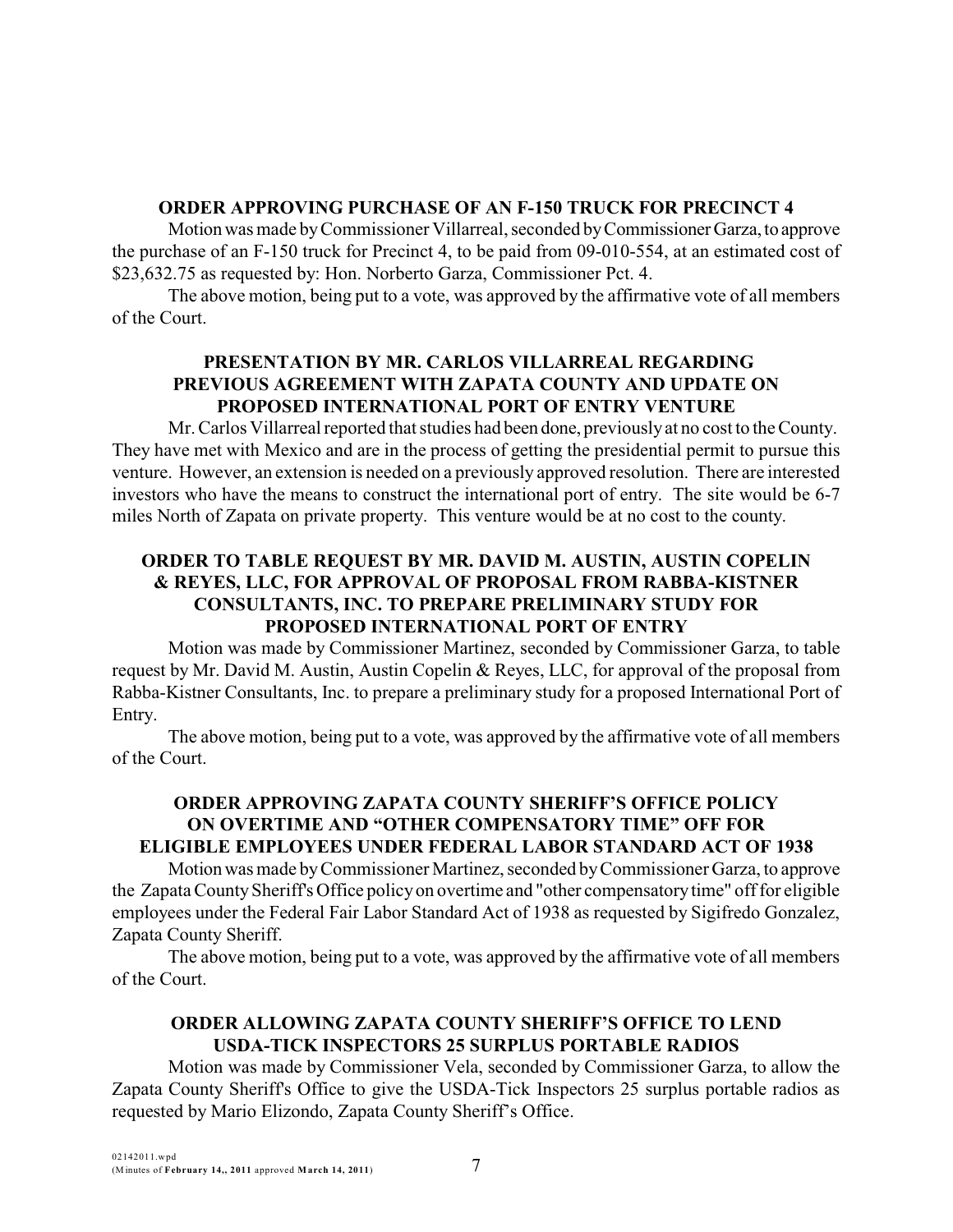### **ORDER APPROVING RESOLUTION OF LOCAL BORDER SECURITY PROGRAM AND CERTIFY THAT OBJECTIVE OF GRANT APPLICATION SUBMITTED HAVE BEEN REVIEWED**

Motion was made byCommissioner Garza, seconded byCommissioner Martinez, to approve resolution in support of the local Border Security Program and to certify that the objective of the grant application submitted by the Texas Border Sheriff's Coalition on behalf of Zapata County, Texas have been reviewed and that it is mutually agreed to cooperate to whatever extent is necessary in carrying out the objective described in this application as requested by Mario Elizondo, Zapata County Sheriff's Office.

The above motion, being put to a vote, was approved by the affirmative vote of all members of the Court.

### **ORDER APPROVING PURCHASE OF CEMETERY INFORMATION MANAGEMENT SYSTEM FROM RAMAKER & ASSOCIATES, INC.**

Motion was made by Commissioner Villarreal, seconded by Commissioner Martinez, to approve the purchase of a cemetery information management system from RAMAKER & Associates, Inc. from Cemetery Fund 900-109-3 as requested by Romeo Salinas, County Treasurer.

The above motion, being put to a vote, was approved by the affirmative vote of all members of the Court.

## **ORDER APPROVING NOTIFICATION OF NO INVESTMENT CHANGES TO COUNTY INVESTMENT POLICY FOR FISCAL YEAR 2011**

Motion was made by Commissioner Martinez, seconded by Commissioner Villarreal, to approve notification of no investment changes to the County Investment Policy for Fiscal Year 2011 as requested by Romeo Salinas, County Treasurer.

The above motion, being put to a vote, was approved by the affirmative vote of all members of the Court.

# **ORDER APPROVING ZAPATA COUNTY ANNUAL INVESTMENT POLICY FOR FISCAL YEAR 2011**

Motion was made byCommissioner Villarreal, seconded byCommissionerGarza,to approve the Zapata County Annual Investment Policy for Fiscal Year 2011as requested by Romeo Salinas, County Treasurer.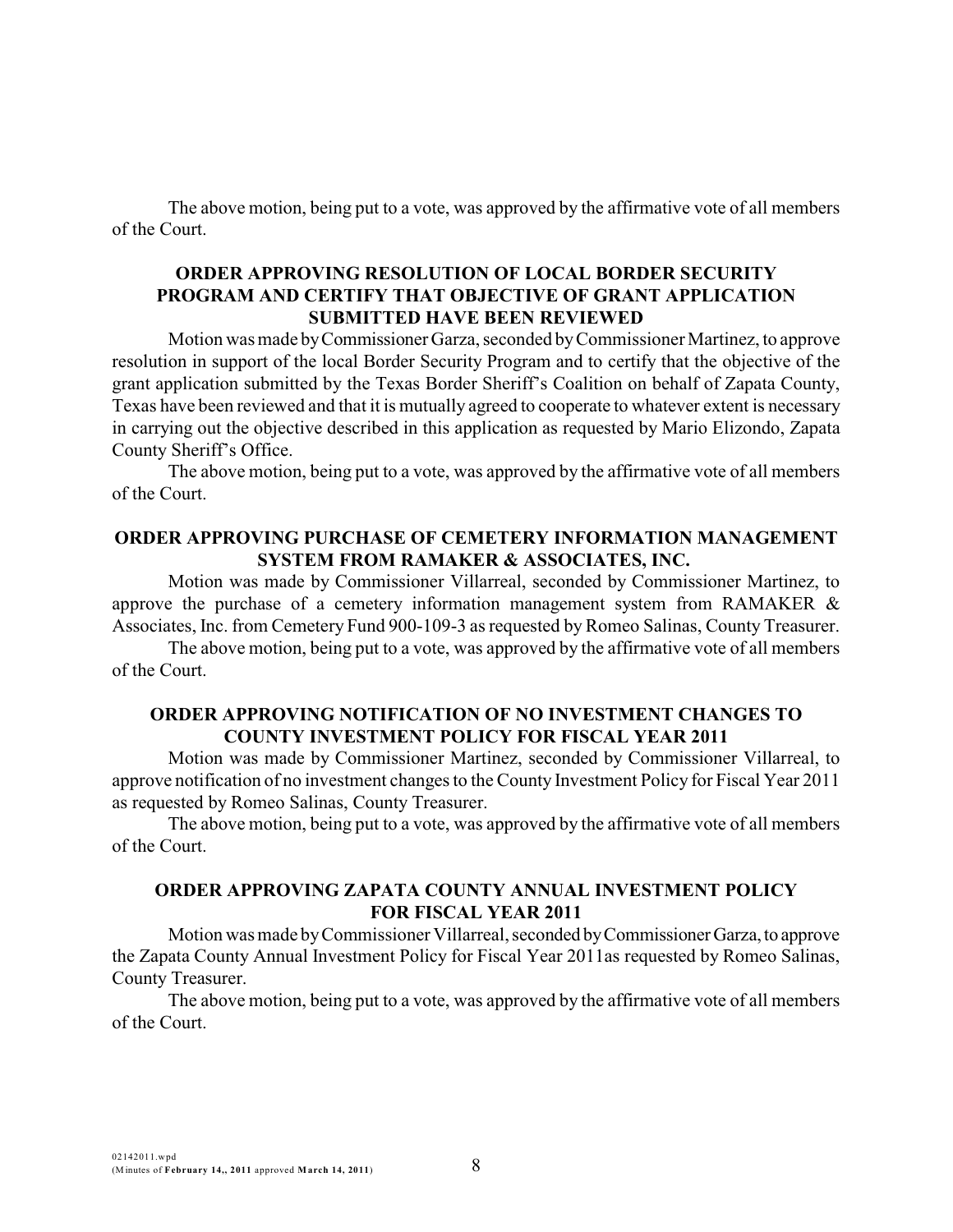## **ORDER APPROVING NEW IRS 2011 MILEAGE RATE OF 51 CENTS PER MILE FOR BUSINESS MILES DRIVEN**

Motionwasmade byCommissionerGarza, seconded byCommissioner Villarreal,to approve the new IRS 2011 mileage rate of 51 cents per mile for business miles driven as requested by Nellie Treviño, Personnel Director.

The above motion, being put to a vote, was approved by the affirmative vote of all members of the Court.

# **ORDER APPROVING USE OF OSWADO H. AND JUANITA G. RAMIREZ EXHIBIT HALL ON MAY 13, 2011 FOR AMERICAN CANCER SOCIETY RELAY FOR LIFE**

Motion was made byCommissioner Martinez, seconded byCommissioner Garza, to approve the use of the Oswaldo H. and Juanita G. Ramirez Exhibit Hall on May 13, 2011 for the American Cancer Society Relay For Life as requested by Bobby Meza, County Auditor's Office.

The above motion, being put to a vote, was approved by the affirmative vote of all members of the Court.

# **ORDER APPROVING USE OF ZAPATA COUNTY PAVILION FOR MARIACHI HALCON TARDIADA**

Motion was made byCommissioner Vela, seconded byCommissioner Villarreal, to approve the use of the Zapata County Pavilion for the Mariachi HaIcon Tardiada (on date needed) as requested by Victor Garcia, ZHS Mariachi HaIcon Booster Club President.

The above motion, being put to a vote, was approved by the affirmative vote of all members of the Court.

# **ORDER TO AUTHORIZE MARIO GONZALEZ-DAVIS TO ENTER INTO NEGOTIATIONS OF A NO COST LEASE AGREEMENT OF A COUNTY EASEMENT WITH DON SAUDER, 357 MANGO DRIVE, IN RETURN FOR PROVIDING A PERMANENT UTILITY EASEMENT IN HIS PROPERTY**

Motion was made by Commissioner Vela, seconded by Commissioner Villarreal, to authorize Mario Gonzalez-Davis to enter into negotiations of a no cost lease agreement of a County easement with Don Sauder, 357 Mango Drive, in return for providing a permanent utility easement in his property. Mr. Sauder will fence and maintain the present county easement and provide gates for county utility crews to enter as needed for future repairs as requested by Mario Gonzalez-Davis, Project Manager.

The above motion, being put to a vote, was approved by the affirmative vote of all members of the Court.

# **ORDER APPOINTING COMMITTEE FOR ANIMAL EMERGENCY MANAGEMENT PLAN**

Motion was made by Commissioner Villarreal, seconded by Commissioner Garza, to adopt a committee for the Animal Emergency Management Plan for Zapata County as follows: County Emergency Management Coordinator. . . . . . . . . . Juan J. Meza,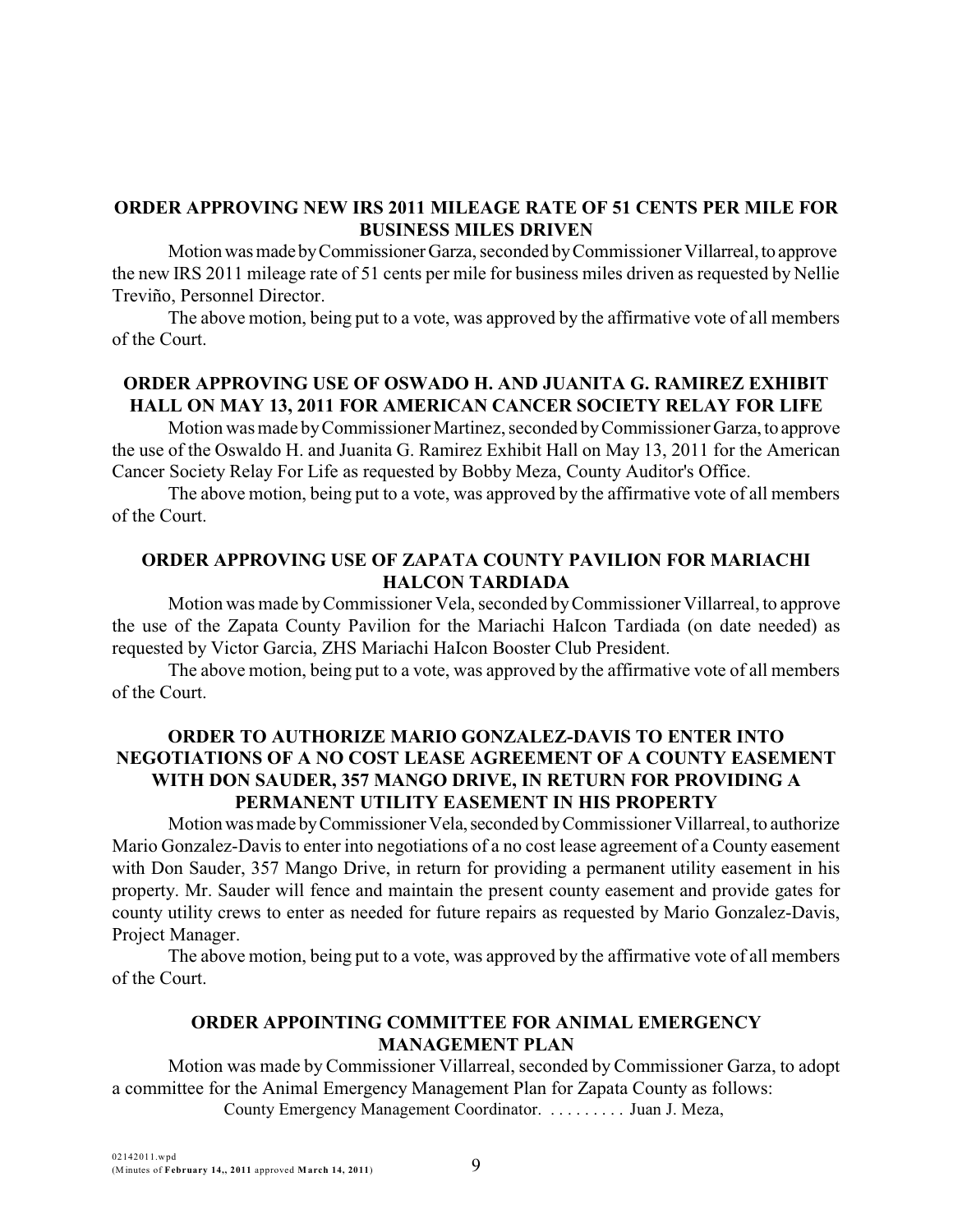| County Sheriff's Dept. Representative. Aaron Sanchez   |  |
|--------------------------------------------------------|--|
|                                                        |  |
| County Elected Official Norberto Garza                 |  |
| $\sim$ 0.1.1. E.t. $\sim$ 0 $\sim$ E.t. $\sim$ A.c. A. |  |

as requested by Caleb Eaton, County Extension Agent.

The above motion, being put to a vote, was approved by the affirmative vote of all members of the Court.

## **ORDER APPROVING TERMINATION OF ALL CURRENT HISTORICAL COMMISSION COMMITTEE MEMBERS AND OFFICERS**

Motion was made by Commissioner Villarreal, seconded by Commissioner Martinez, to approve the termination of all current Historical Commission Committee members and officers as requested by Leticia Salinas, Zapata County Historical Commission President.

The above motion, being put to a vote, was approved by the affirmative vote of all members of the Court.

## **ORDER APPOINTING NEW HISTORICAL COMMISSION COMMITTEE MEMBERS FOR 2011-2012**

Motion was made byCommissioner Martinez, seconded byCommissioner Garza, to appoint new Historical Commission Committee Members for 2011-2012 as follows:

| Dr. Alma Perez      | Diana Brandon    | Auddy Hernandez    |
|---------------------|------------------|--------------------|
| Anna Silva          | Crissy Gutierrez | Omelia Zapata      |
| Laura Ramirez       | Yesenia Garcia   | Anna G. Gonzalez   |
| Ana Katrina Ramirez | Claudia Lerma    | Rosa Nelia Treviño |
| Roberto Montes      |                  |                    |

as requested by Leticia Salinas, Zapata County Historical Commission President.

The above motion, being put to a vote, was approved by the affirmative vote of all members of the Court.

# **COMMISSIONER VILLARREAL WAS EXCUSED FROM COMMISSIONERS' COURT**

# **ORDER APPROVING ASSISTANCE (BOTH MANDATORY AND IN-KIND) OF \$8,000.00 FOR EACH FISHING TOURNAMENT BY THE TEXAS ASSOCIATION BASS CLUB AND THE SAN ANTONIO METROPOLITAN BASS CLUB**

Motion was made by Commissioner Vela, seconded by Commissioner Garza, to approve assistance (both monetary and in-kind) of \$8,000.00 for each fishing tournament held by the Texas Association Bass Club and the San Antonio Metropolitan Bass Club. Fishing tournaments tentatively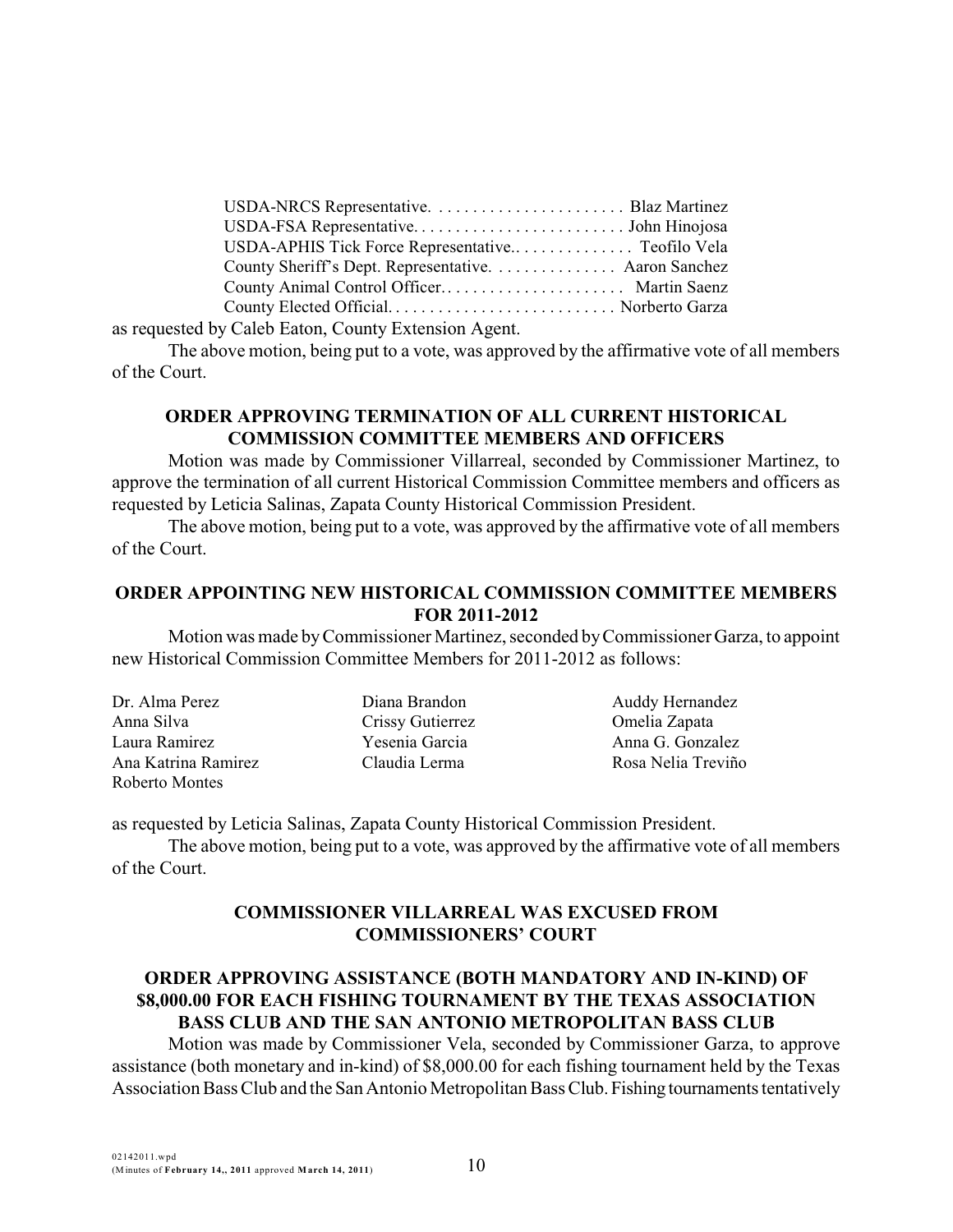scheduled for the last week of September and the first week of October as requested by Karran Westerman, Z.C. Convention & Visitors' Bureau and Ed Calderone, President TABC.

The above motion, being put to a vote, was approved by the affirmative vote of all members of the Court.

# **ORDER TO CLOSE 23<sup>RD</sup> STREET BETWEEN GLENN STREET AND FRESNO STREET ON MARCH 5, 2011 FOR FAJITA COOK OFF, BULLY DOG SHOW, TRAIL RIDE AND LIVE MUSIC**

Motion was made by Commissioner Garza, seconded by Commissioner Martinez, to approve to close 23rd Street between Glenn Street and Fresno Street on March 5, 2011 for the Fajita Cook Off, Bully Dog Show, Trail Ride, and live music as requested by Rosendo "Lupe" Canales, President Zapata County Fair Association.

The above motion, being put to a vote, was approved by the affirmative vote of all members of the Court.

# **ORDER TO CLOSE 23RD STREET BETWEEN GLENN STREET AND FRESNO STREET ON MARCH 10, 11, AND 12, 2011 FOR ZAPATA COUNTY FAIR**

Motion was made by Commissioner Garza, seconded by Commissioner Martinez, to close 23<sup>rd</sup> Street between Glenn Street and Fresno Street on March 10, 11, and 12, 2011 for the Zapata County Fair as requested by Rosendo "Lupe" Canales, President Zapata County Fair Association.

The above motion, being put to a vote, was approved by the affirmative vote of all members of the Court.

### **ORDER APPROVING USE OF NORTH ZAPATA LITTLE LEAGUE FIELD FOR HELICOPTER RIDE**

Motion was made byCommissioner Martinez, seconded byCommissioner Garza, to approve the use of the North Zapata Little League Field for the helicopter ride as requested by Rosendo "Lupe" Canales, President Zapata County Fair Association.

The above motion, being put to a vote, was approved by the affirmative vote of all members of the Court.

# **ORDER APPROVING ADVERTISEMENT FOR BIDS FOR REPAIRS ON LIFT STATIONS AND MANHOLES AS PRESENTED JANUARY 10, 2011**

Motion was made byCommissioner Vela, seconded byCommissioner Martinez, to approve the advertisement for bids for repairs on lift stations and manholes as presented on the January 10, 2011 meeting as requested by Manuel Gonzalez, Premier Civil Engineering and Carlos Treviño Jr., Water Plant Manager.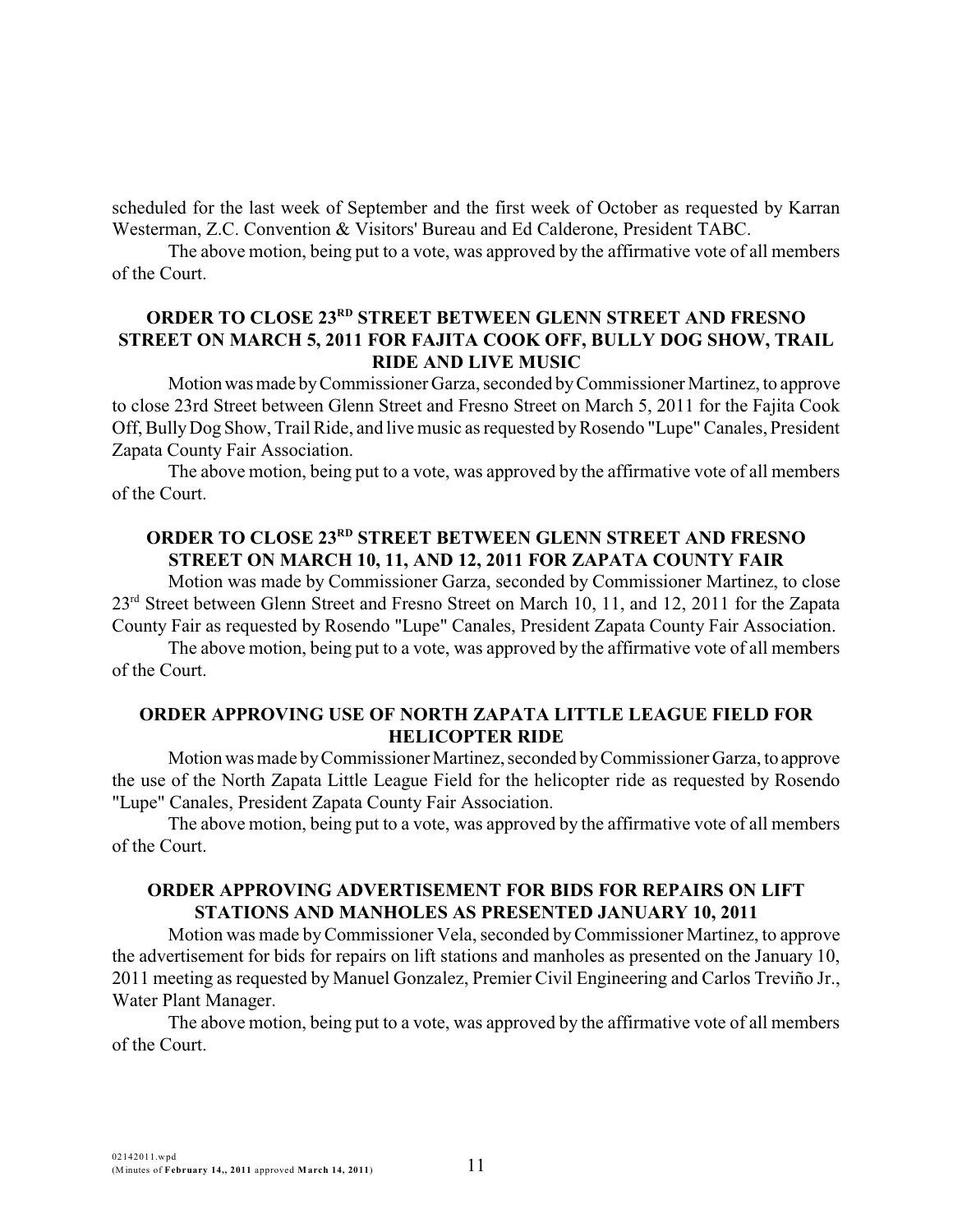# **ORDER APPROVING HIRING OF RIGOBERTO CANTU AS WATER PLANT OPERATOR TRAINEE**

Motion was made byCommissioner Garza, seconded byCommissioner Martinez, to approve hiring of Rigoberto Cantu as a Water Plant operator trainee. Mr. Cantu will fill vacant slot #22 at a starting salary of \$9.41 as requested by Carlos Treviñio, Water Plant Manager.

The above motion, being put to a vote, was approved by the affirmative vote of all members of the Court.

# **ORDER APPROVING PURCHASE OF VAN FOR NUTRITION CENTER**

Motion was made by Commissioner Vela, seconded by Commissioner Garza, to approve the purchase of a van for the Nutrition Center of which a \$12,500 difference of total cost is to be paid as follows: \$6,500 from Com. Vela's line item #15-011-554 and \$3,000.00 each from Com. Garza and Com. Martinez to be paid from the improvements fund as requested byCarmen Reyes, Nutrition Center & Laura Guerra, Transportation Director.

The above motion, being put to a vote, was approved by the affirmative vote of all members of the Court.

# **ORDER APPROVING OVERPAYMENT REFUNDS**

Motion was made byCommissioner Garza, seconded byCommissioner Vela, to approve the following overpayment refunds:

- 1. ID # 90783, Dora Estella Garza, paid on estimated value requesting refund of \$677.19 (county only).
- 2. PID # 161471, Zions Credit Corp, double assessment requesting refund of \$4,763.94 (county only).

as requested by Luis Lauro Gonzalez, County Tax Assessor.

The above motion, being put to a vote, was approved by the affirmative vote of all members of the Court.

## **ORDER APPROVING UPDATED CONTRACT WITH OFFICIAL PAYMENTS TO ACCEPT CREDIT CARD PAYMENTS FOR COUNTY WATERWORKS DEPARTMENT AND JUSTICE OF THE PEACE OFFICES**

Motion was made byCommissioner Vela, seconded byCommissioner Garza, to approve an updated contract with Official Payments to accept credit card payments for the County Waterworks Department and Justice of Peace Offices as requested by Romeo Salinas, County Treasurer.

The above motion, being put to a vote, was approved by the affirmative vote of all members of the Court.

# **ORDER APPROVING INSTALLATION OF STREET LIGHTS, AND SPEED HUMP**

Motion was made byCommissioner Martinez, seconded byCommissioner Garza, to approve the installation of the following street lights in Precinct 1:

a.  $9<sup>th</sup>$  Ave. (between Hidalgo Blvd. and Glenn St.)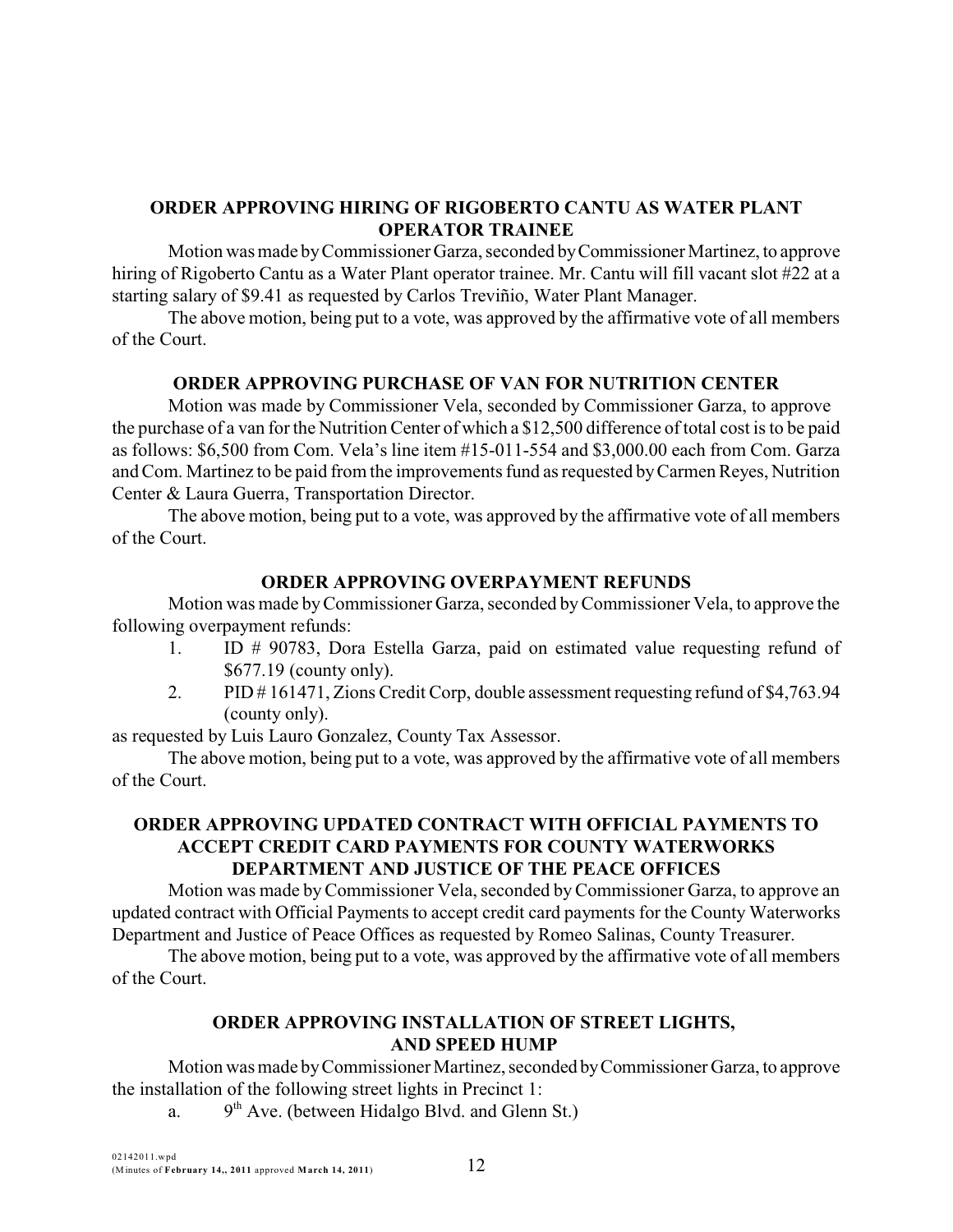b.  $6<sup>th</sup>$  St. and Bandera (Flores Addition II)

as requested by Hon. Jose E. Vela, Commissioner, Pct. 1.

The above motion, being put to a vote, was approved by the affirmative vote of all members of the Court.

Motion was made byCommissioner Martinez, seconded byCommissioner Garza, to approve the installation of the following speed hump in Precinct 1:

a. 260 Mango Dr. (Falcon Lake Estates East)

as requested by Hon. Jose E. Vela, Commissioner, Pct. 1.

The above motion, being put to a vote, was approved by the affirmative vote of all members of the Court.

Motion was made byCommissioner Martinez, seconded byCommissioner Garza, to approve the installation of the following speed hump in Precinct 2:

a. Evergreen Street in the Town of Zapata

as requested by Hon. Gabriel Villarreal, Commissioner, Pct. 2.

The above motion, being put to a vote, was approved by the affirmative vote of all members of the Court.

Motion was made byCommissioner Martinez,seconded byCommissioner Garza, to approve the installation of the following speed humps in Precinct 3.:

a. 1213 Weslaco (Siesta Shores)

b. 213 Weslaco

as requested by Hon. Eddie Martinez, Commissioner Pct. 3.

The above motion, being put to a vote, was approved by the affirmative vote of all members of the Court.

Motion was made byCommissioner Martinez, seconded byCommissionerGarza, to approve the installation of the following street lights in Precinct 3:

a. 5308 Petty Lane (existing pole)

- b. 1213 Weslaco Lane (existing pole)
- c. 316 Cardinal Dr.
- d. 213 Weslaco

as requested by Hon. Norberto Garza, Commissioner Pct. 4

The above motion, being put to a vote, was approved by the affirmative vote of all members of the Court.

Motion was made byCommissioner Martinez, seconded byCommissionerGarza, to approve the installation of the following street light in Precinct 4:

a. Corner of Mier & 7th St. (close to cluster boxes) as requested by Hon. Norberto Garza, Commissioner Pct. 4.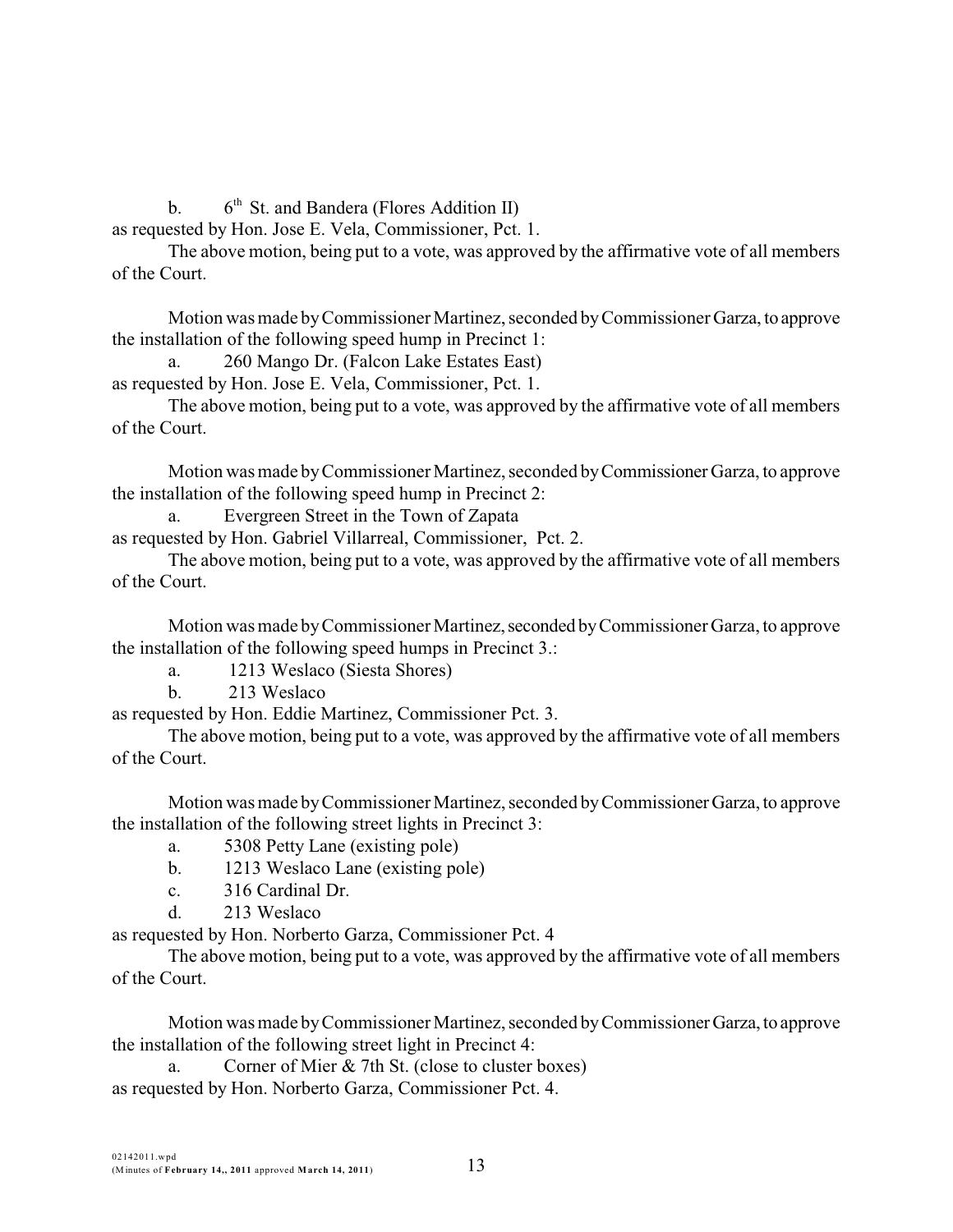### **ORDER APPROVING LINE ITEM TRANSFERS**

Motion was made by Commissioner Martinez, seconded by Commissioner Garza, to approve the following line item transfer:

From: 10-695-667 100 Year Flood Control \$5,000.00 To: 10-519-151 San Ygnacio Swimming Pool & Life Guard \$5,000.00 as requested by Hon. Gabriel Villarreal, Commissioner Pct. 2.

The above motion, being put to a vote, was approved by the affirmative vote of all members of the Court.

Motion was made byCommissioner Martinez, seconded byCommissioner Garza, to approve the following line item transfer:

|     |                       | From: $10-550-330$ Fuel & Lubricants | \$1,000.00 |
|-----|-----------------------|--------------------------------------|------------|
| To: | $10-550-310$ Supplies |                                      | \$1,000.00 |

as requested by Adalberto Mejia, Constable Pct. 1.)

The above motion, being put to a vote, was approved by the affirmative vote of all members of the Court.

Motion was made byCommissioner Martinez, seconded byCommissioner Garza, to approve the following line item transfer:

|     |                       | From: $10-550-332$ Fuel & Lubricants | \$1,000.00 |
|-----|-----------------------|--------------------------------------|------------|
| To: | $10-550-312$ Supplies |                                      | \$1,000.00 |
|     |                       |                                      |            |

as requested by Eloy Martinez, Constable Pct. 3.)

The above motion, being put to a vote, was approved by the affirmative vote of all members of the Court.

Motion wasmade byCommissioner Martinez, seconded byCommissioner Garza, to approve the following line item transfer:

|     | From: 10-590-488 Pending Grants                | \$64,750.00 |
|-----|------------------------------------------------|-------------|
| To: | 10-550-310 Las Palmas Sewer Project            | \$64,750.00 |
|     | as requested by Bobbie Meza, Auditor's Office) |             |

The above motion, being put to a vote, was approved by the affirmative vote of all members of the Court.

Motion was made by Commissioner Martinez, seconded by Commissioner Garza, to approve the following line item transfer: From: 10-409-444 Electricity \$856.38 To: 10-409-445 Water \$856.38

as requested by Bobbie Meza, Auditor's Office)